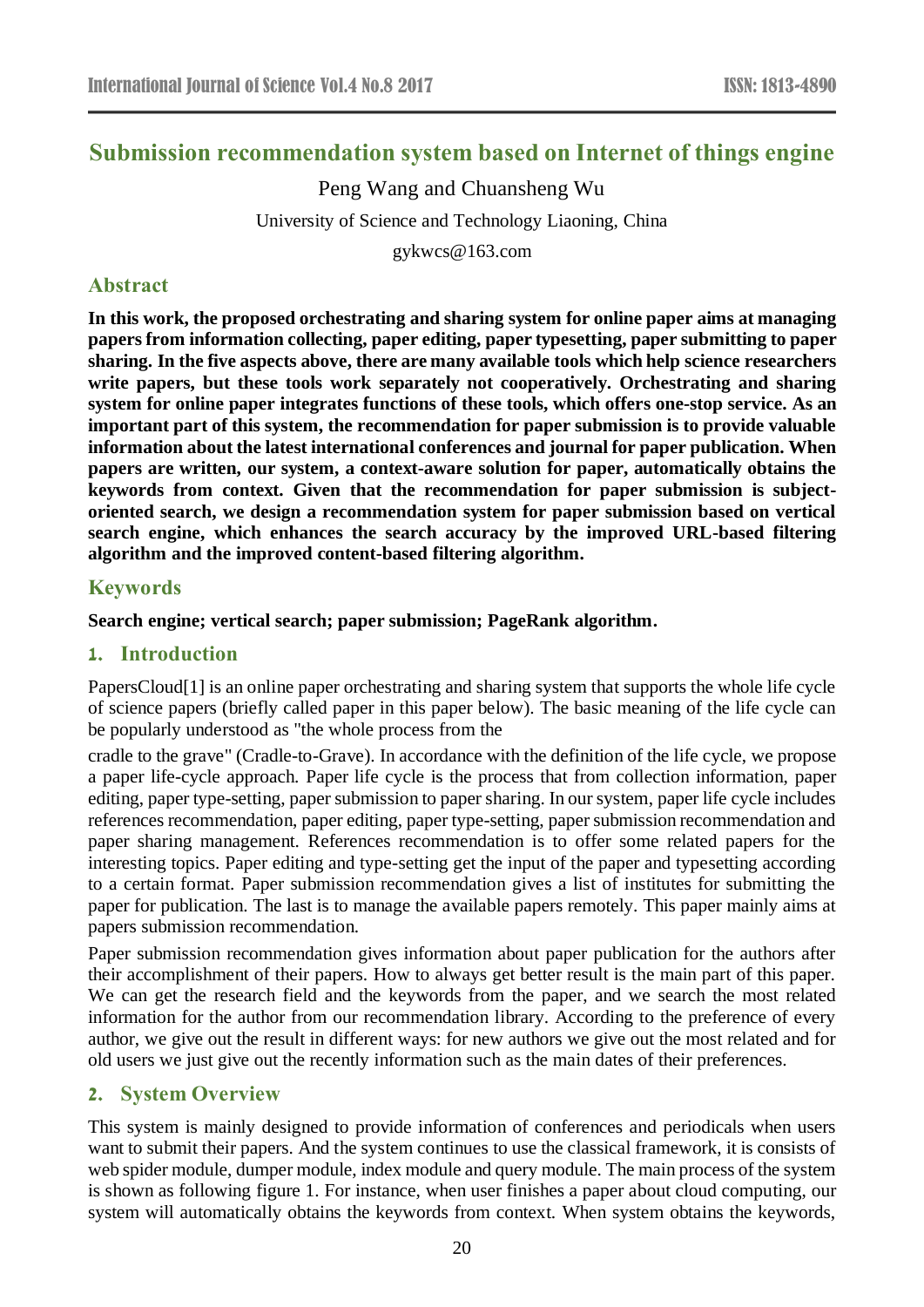web spiders crawl the web pages form Internet, after that we filter some useless pages and becoming the web page database. Then web page go through information extraction, calculation of the PageRank value ect. and after these steps, data can be indexing. The last step is similarity calculation, and the query result will show to the user.



Fig. 1 the main process of the system



Fig.2 the crawlers working process

The first module of search engine is web spider module. It is the foundation of the search engine. It is in charge of downloading useful web pages from the World Wide Web. All search data are derived from the work of web spider module.

This is a huge project because there are tens of thousands of web pages [2] on the Internet. World Wide Web has bow tie structure. Because of this, we select directory type website as the crawler start page. Figure 2 shows how crawlers work.

In figure 3, we can see crawler get URL from the URL database, then download the web page and after the filter useless pages form the page database.

In this module, our main consideration is the selection of the URL library. The choice of text search engine is portals and directory-type site. As for this, it get much more information about sub-sites or related sites of the portal. Thus, there is much more unconcerned information it get. Because the selection of URL library influences the search result to a large extent and we pay more attention on the search for international conferences and journals, we use both method of URL setting and portals for the crawler. To set the certain sites, we can get more accurate information than we get from the portals, on the contrary, we can get entire information from the method of portals.

The second module is dumper module. For dumper module, it basic and primary work is categorized extract[3] valuable information from the semi-structured page. And this information can represent the attributes of the page, such as anchor text, title, and content.

Because the information we get through the crawler are complicated and uncertain, we need to eliminate the unconcerned information and put the rest to our recommendation library. As to dumper module, it dose the work to search results according to the conditions of the authors such as deadline of paper submission, journals or conferences, SCI or EI and the rest from our recommendation library.

The third one is index module. The index module is the search engine's data warehouse, it storages and indexing millions of thousands of web pages. The purpose of indexing the web page is convenient for the query in the next stage. We are need to

indexing the page crawl from the web that can accelerate the speed of query.

In this module, we will first be in progress the Chinese word segmentation, it is mainly to segment the sentence into a collection with suitable word. Then, we will calculate the PageRank value. The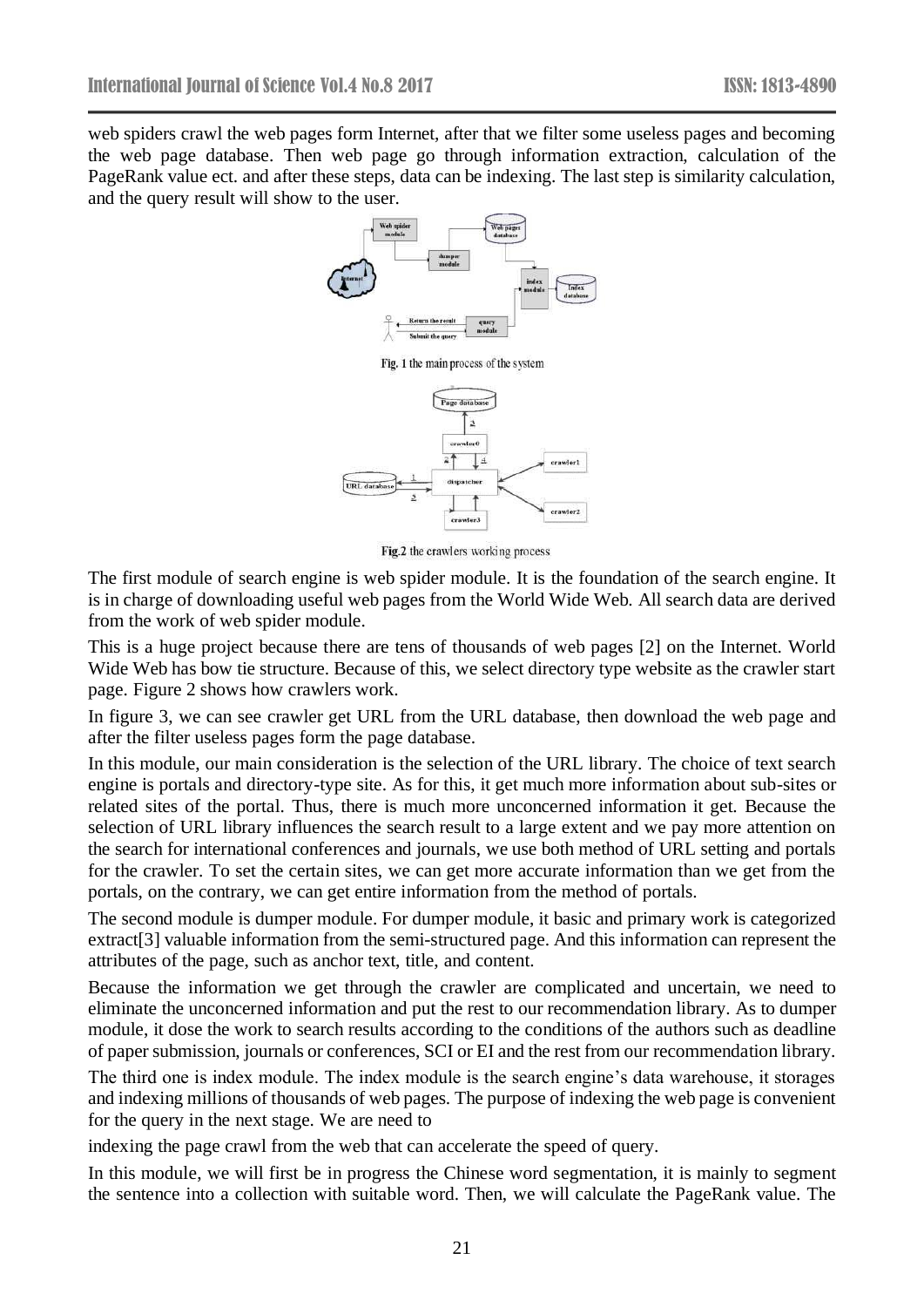result of offline calculation will be returned a list of PageRank, including a PageRank value of every page. And will be easily retrieved in the query module. At last, we will index the pages.

The last module is query module. Query module directly faces the users. It receives the query request by online users, and gives the user result in accordance with the calculation by retrieving, sorting and abstract extract and so on.

Figure 3 shows the process of query module. Firstly, the system receives the query request from the user, and then compares the request with the cache hit. If the request in it, we directly show the result to the user, and if not we query the word from index module. When the index module returns the result, rearrangement the file and extract the abstract, form the result page to user. The whole query requirements not only faster, but also are able to provide users with available results.

### **3. Detailed Design**

Our system provide the function that can offer some information about recommended conferences or periodicals for users, which requires the system to consider how to control the search results that will not be offset and filter the useless query information. These issues will be exhaustively described in next context.



Fig.3 the process of query module

#### **3.1 URL Filter Analysis and Implementation**

Search engine crawlers work mechanism is priority to grab the web pages which has the high relevant to the subject. Web pages were sorted according to the page ranking, and only keep themes that above the URL threshold.

Currently widely used URL filtering algorithm is consists of two classes, PageRank algorithm and HITS algorithm [4]. The basic idea of PageRank algorithm [5-6] is that, web pages from a number of high quality web links, must be have the high quality web pages. HITS algorithm bases on the idea that the really value of the page is highly relevant to the theme of the user's search content. HITS algorithm easily occurs that pages deviate from the core theme and irrelevant results returned.

Compared with the two algorithms, PageRank algorithm is in dominant position. So, we selected the PageRank algorithm and improved it. PageRank algorithm is simple, but it ignores the user's understanding of web page. It gives different web pages the same weight, this will search high value but have little relationship about the subject.

In order to improve the results, we improved PageRank algorithm by using the user's visiting navigation path diagram to modify the traditional PageRank value.

Different web page has different probability to be visited by the users, so you can through the web page's visiting probability to express the initial PageRank value. The simple way is (1). Ap is the number that page p was visited;  $\Delta p$  is the number that all pages were visited.

We should consider the actual situation that different users access to different pages, and unbalanced to set the current page's ability to recommend the outlink web page. And combined with actual visiting condition, the PageRank value expresses as below.

In formula (2),  $Wp(Ti)$  is the weight that from page Ti visiting page A, and this weight is proportional to the number page Ti outlink page A, inverse proportion to the page Ti outlink all the pages. So Wp(Ti) is: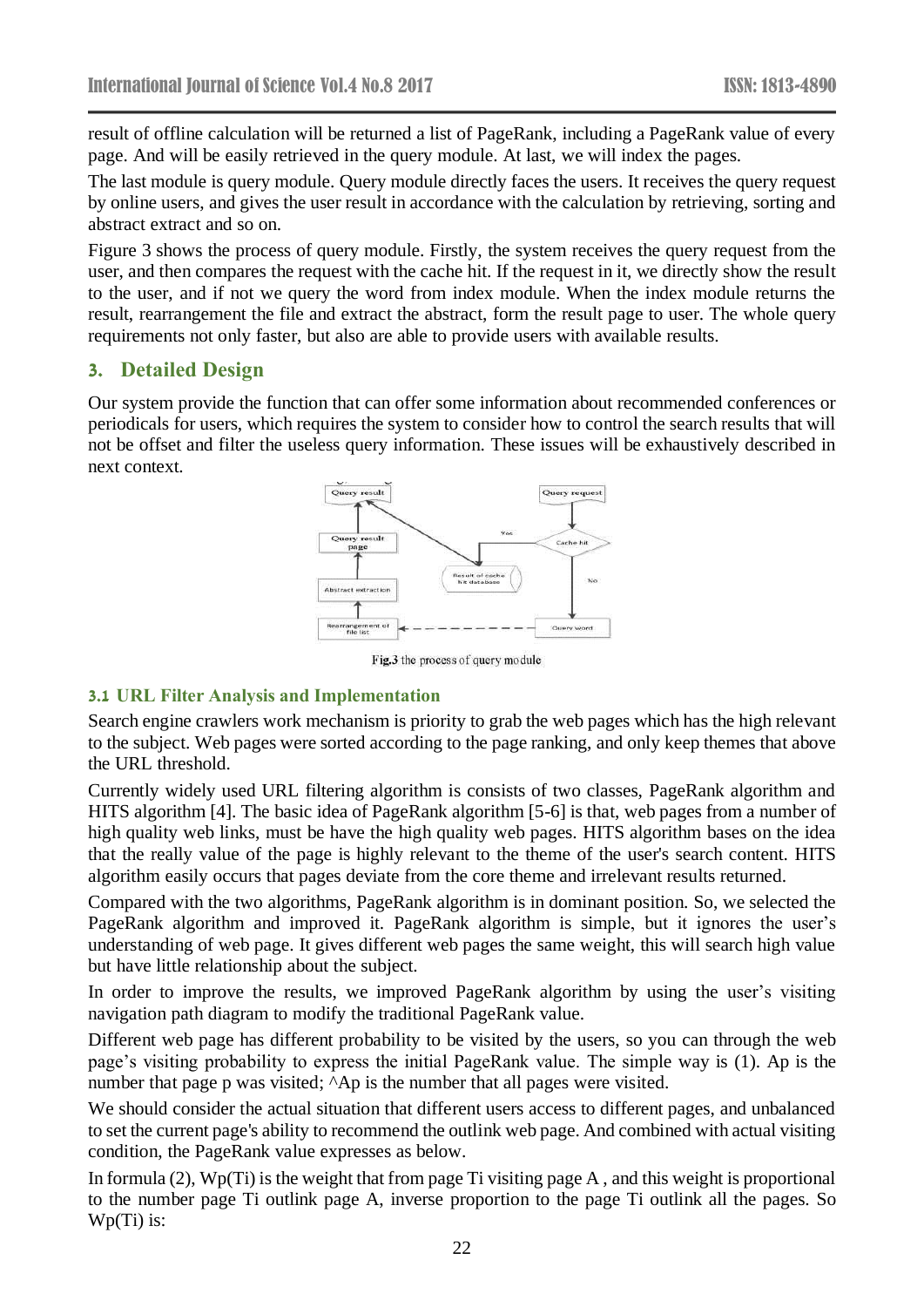In formula (3), AT is the number that user through page Ti visited page P;  $A^{\wedge\wedge}$ is the number that user through page Ti all outlinks, 5(T) is the page TJs all outlinks. According to the formula (1), the PageRank value expresses is:

$$
PR_{1}(P) = \frac{A_{P}}{\sum A_{P}} \tag{1}
$$

$$
PR_{n+1}(P) = (1-d)^*1 + d^* \sum \frac{PR_{n+1}(T_1)^* W_p(T_1)}{C(T_1)}
$$
\n(2)

$$
W_p(T_i) = \frac{A_p^T}{A_{B(T_i)}}\tag{3}
$$

$$
PR_{n+1}(P) = (1-d)^*W_p + d^* \sum \frac{PR_{n+1}(T_i)^*W_p(T_i)}{C(T_i)}
$$
\n(4)

$$
W_P = \frac{A_P^i}{A_P} \tag{5}
$$

$$
PR_{n+1}(P) = (1-d)^{*} \frac{A_{P}^{'} }{A_{P}} + d^{*} \sum \frac{PR_{n+1}(T_{i})^{*} W_{p}(T_{i})}{C(T_{i})}
$$
(6)

In formula (4), Wp is the weight that user random visit some page, the weight is proportional to the number that user not through other link visit page A, inverse proportion to the number that user visit page A, the expresses is

In formula  $(5)$ , A'p is the number that user not through other link visit page A, Ap is

the number that user visit page A.

At last, we got the modified PageRank value:

By improving the PageRank algorithm, the URL's filtering accuracy is improved. And through that we can get more useful page that related to the user's requirements.

#### **3.2 Content Filter Analysis and Implementation**

Content filtering need to make sure that the content filtering algorithm with contextueel and real-time result, therefore, filtration precision and filtration velocity becomes a key content filtering criterion. Current algorithms for matching model include Boolean model, vector space model and analysis semantic model. Boolean model is a strict matching model, its fast speed, very convenient to realize and suitable for structured information. Vector space model [7] is expressed as a vector to page document, and it will be submitted to customers with the search content. Semantic analysis model based on keyword matching will search for the link between the search item and the actual content to build for a semantic model.

In content-based filtering algorithm, we need to evaluate the similar degree between page and the search subject, that is to say the keywords[8] and the web page will be sort by correlation. We would improve the algorithm to increase the search relevance of content. Specific ideas of the improve algorithm:

Combined the keywords in the text with the frequency and location to determine the relative weights Web crawler is to analyze and collect the network data that have higher relative weights, and filter irrelevant information

Using vector space model to collected text for the N dimensional vector, and calculate the similarity Therefore, we simplified the user's query keyword and network resources to a vector which means weight. The method of vector space model works as figure 4.

Vector similarity algorithm is as follows: Suppose we have two text data which have relation to the author's paper, and expressed as D1, D2. wik, w2k indicate text weight. Similarity sim(D 1, D2) can be expressed with the distance between the vector: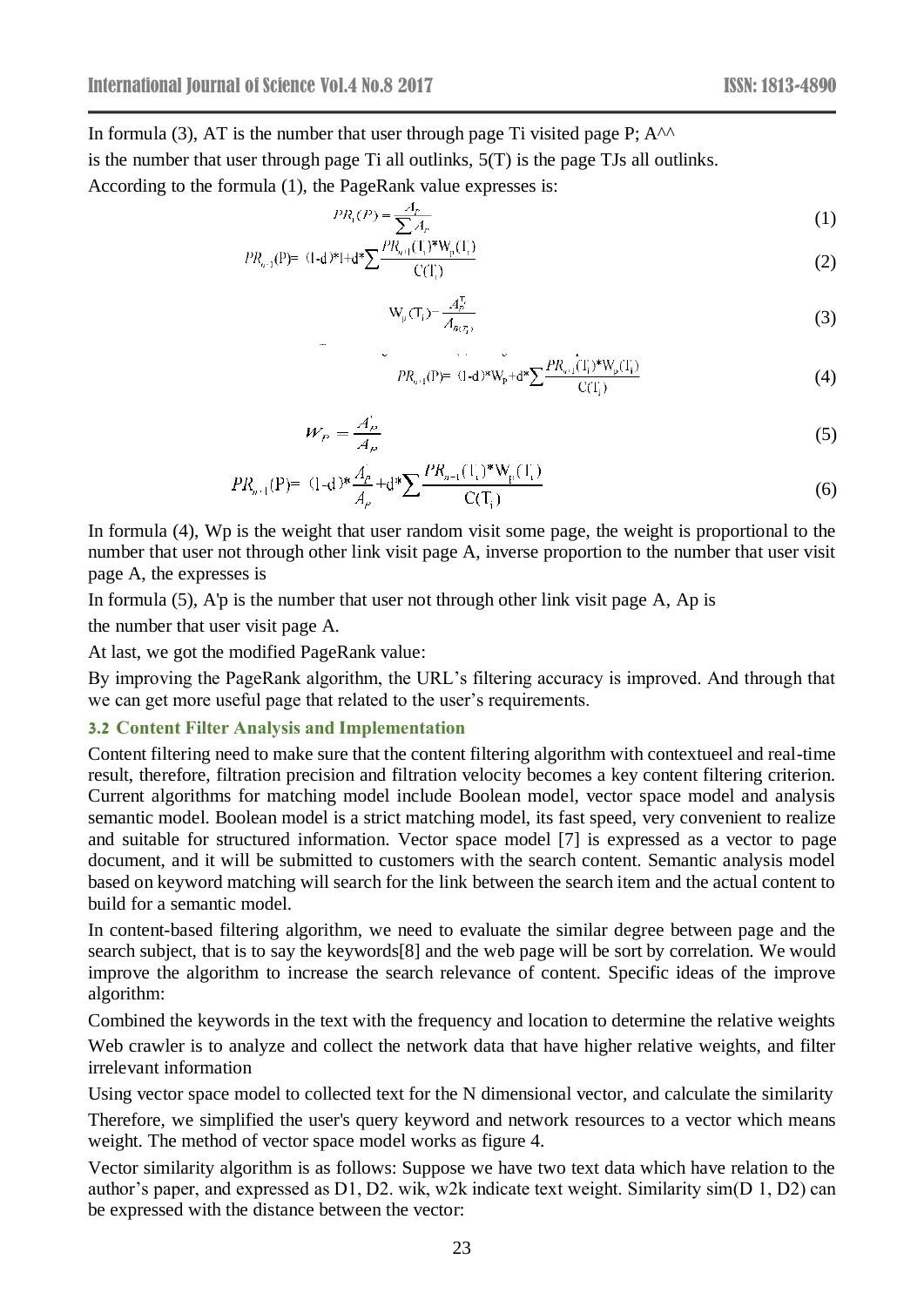(7)

Through the improved algorithm can further filter out content which are not related to web pages or the related degree is not high, increase the precision of the system.

#### **4. Experiment Studying**

In this section, we describe an experiment to test our vertical search engine. We crawl about 26,756 web pages on the Internet by open source search engine Nutch. After that we transported the crawling web pages to database. The keywords, "cloud computing", "data base", "mobile computing" respectively are chosen for the experiments. And we compute the accuracy. The comparison of the two results as follow figure 5. Obviously the accuracy of the improved one is higher to the original one.



Fig. 5 the contrast result

#### **5. Conclusion**

In this paper, one vertical search engine for paper submitted was designed, which can give users a help to search available conference or periodicals. We improved the accuracy through the selection of URL library, data filtering, better PageRank and better similarity algorithm. The key problem, in detailed design, filtering algorithm was discussed in detail. With the improved algorithm, the search engine's query result is comprehensive and its precision is high and it gives users more available results.

There are also some further problems to solve, such as better user interface to display the result, more reasonable Chinese words segmentation and site revisit time and so on. All above mentioned issues deserve further research.

### **References**

- [1] L. Zhang, L. Yang, Z. Xu. paperscloud: a composing-free, collaborative editing platform for scientific papers [C]. "The Proceeding of the 2012 IET International Conference on Frontier Computing-Theory, Technologies and Applications (IETFC 2012)," ISBN 978-1-849-19604-8, pp, 286-291(2016).
- [2] J.C. Yang, P.L. Ling."Improvement of PageRank Algorithm for Search Engine." Computer Engineering. 35, 35-37(2015)
- [3] M. Chau, H.C. Chen. "A Machine learning approach to web page filtering using content and structure analysis," Elsevier Science Direct. 44(2), 482-494(2016)
- [4] J.M. Kleinberg, "Authoritative Sources in a Hyperlinked Environment, "Journal of the ACM (JACM). 46(5), 604-632 (1999)
- [5] T. Hjghjf, Topic-sensitive PageRank. "Proceedings of the 11th International Conference on World Wide Web (WWW02), Honolulu, "Hawaii. pp, 517-526(2016)